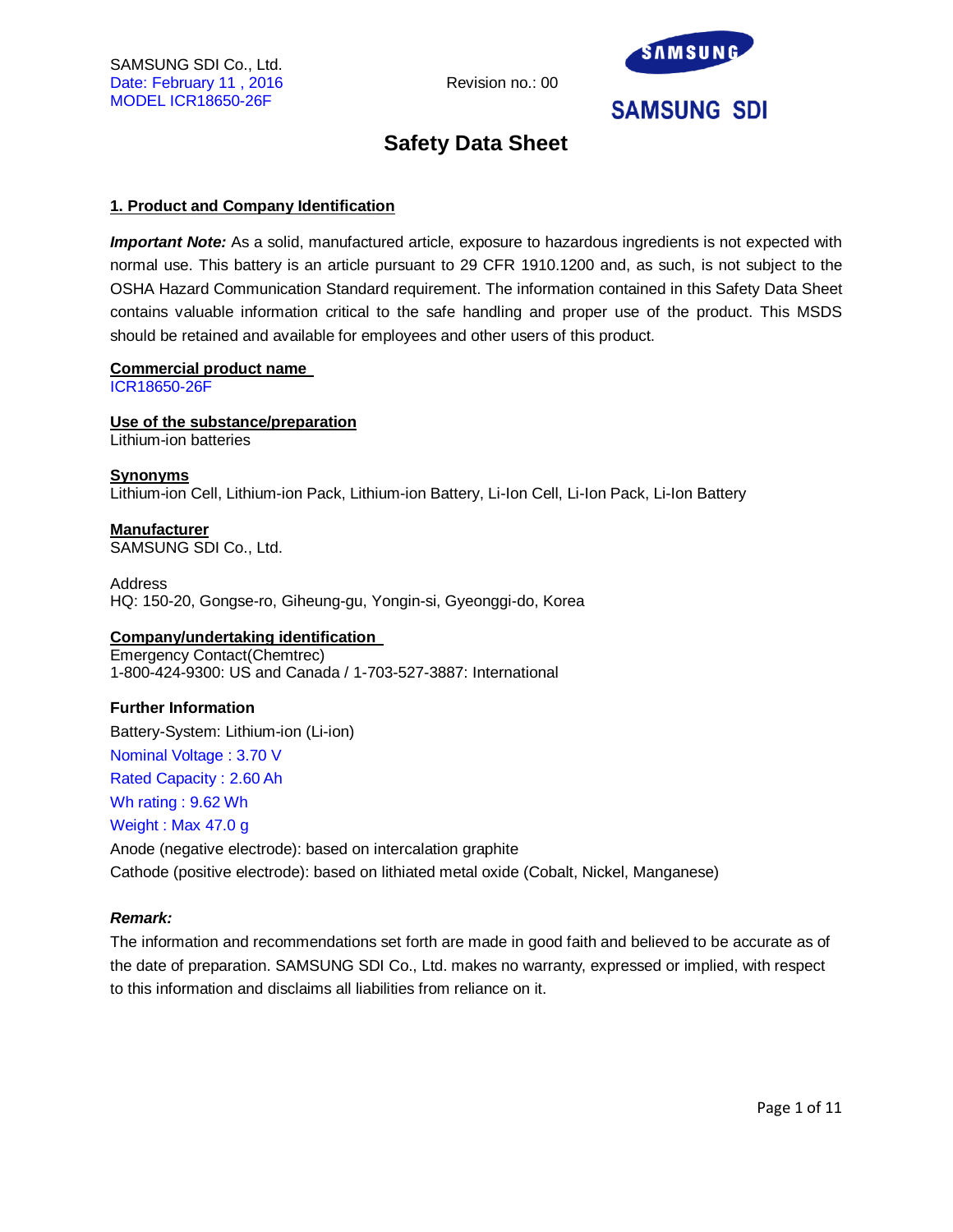

## **2. Hazards Identification**

| <b>Protective</b><br>Clothing     | <b>NFPA Rating</b><br>(USA)                 | <b>EC Classification</b>                                             | <b>WHMIS (Canada)</b>          | <b>SafeWork</b><br>(Australia) |
|-----------------------------------|---------------------------------------------|----------------------------------------------------------------------|--------------------------------|--------------------------------|
| Not required with<br>normal use.  |                                             | Not classified as<br>Not applicable with<br>normal use.<br>hazardous |                                | Not classified as<br>hazardous |
| <b>GHS Hazard</b><br>Symbol       | <b>IATA</b><br><b>Taiwan</b><br>JIS (Japan) |                                                                      | China                          |                                |
| Not applicable with<br>normal use | 9                                           | Not classified as<br>hazardous                                       | Not classified as<br>hazardous | Not classified as<br>hazardous |

## **Classification of the substance or mixture.**

**Preparation Hazards and Classification:** The product is a Lithium ion cell or battery and is therefore classified as an article and is not hazardous when used according to the recommendations of the manufacturer. The hazard is associated with the contents of the cell or battery. Under recommended use conditions, the electrode materials and liquid electrolyte are non-reactive provided that the cell or battery integrity remains and the seals remain intact. The potential for exposure should not exist unless the cell or battery leaks, is exposed to high temperatures or is mechanically, electrically or physically abused/damaged. If the cell or battery is compromised and starts to leak, based upon the battery ingredients, the contents are classified as Hazardous.

## **Hazard Summary**

**Physical hazards:** Not classified for physical hazards.

**Health hazards:** Not classified for health hazards.

**Environmental hazards:** Not classified for hazards to the environment.

**Specific hazards:** Exposure to contents of an open or damaged cell or battery: contact with this material will cause burns to the skin, eyes and mucous membranes. May cause sensitization by skin contact. **Main Symptoms:** Symptoms include itching, burning, redness and tearing.

## **Hazardous Materials Information Label (HMIS)**

Health: 0 Flammability: 1 Physical Hazard: 0

## **NFPA Hazard Ratings**

Health: 0 Flammability: 1 Reactivity: 0 Unique Hazard: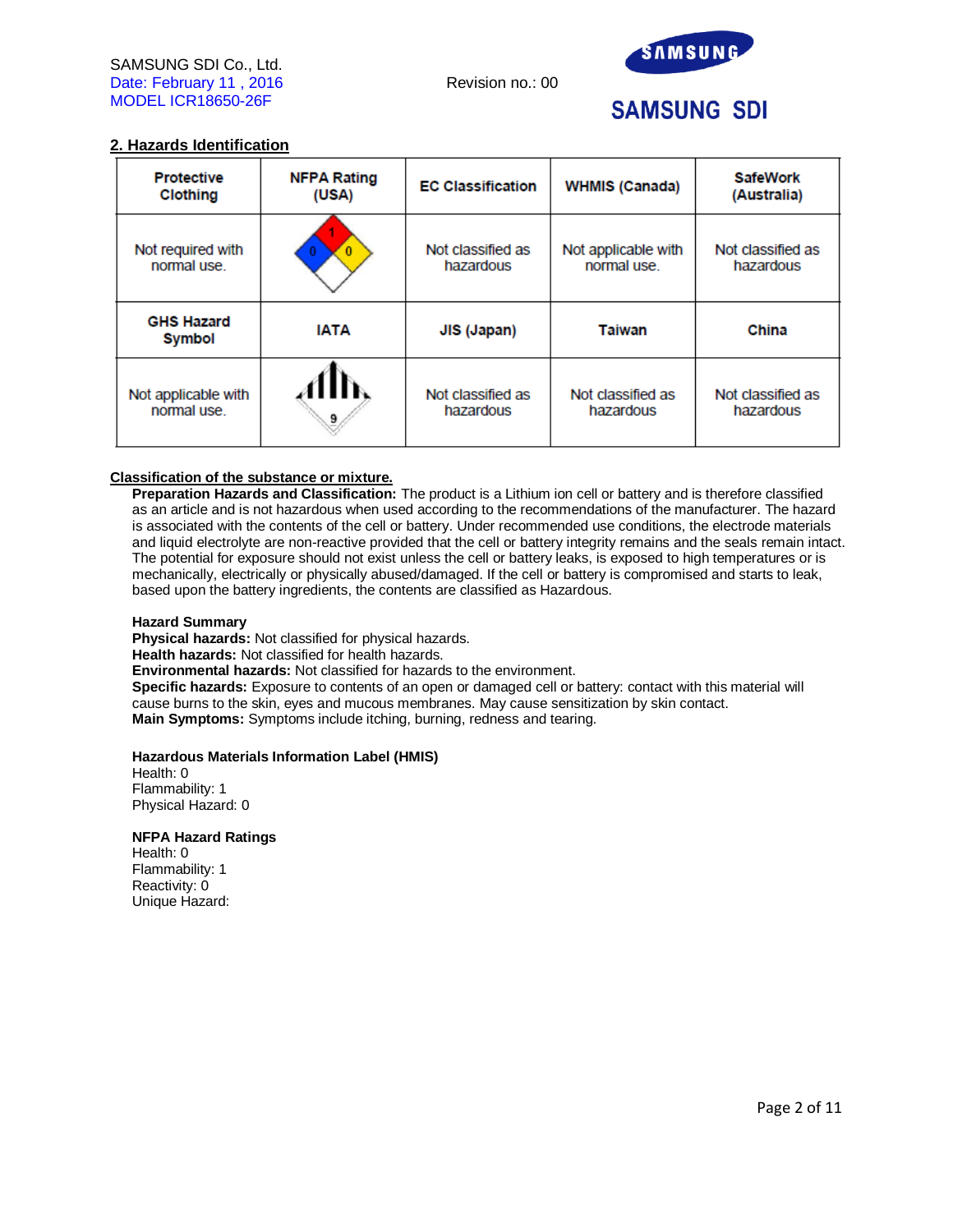

## **Labelling**

If the cell or battery is compromised and starts to leak, based upon the battery ingredients, the contents are classified as Hazardous

**Symbol:** 



## **Signal word: Danger**

## **GHS precautionary statements**

| Precautionary<br>Statement(s)<br>Prevention | P102: Keep out of reach of children.<br>P103: Read label prior to use.<br>P202: Do not handle until all safety precautions have been read and understood.<br>P210: Keep away from heat/sparks/open flames/hot surfaces - No smoking.<br>P234: Keep only in original container.<br>P254: Wash hands thoroughly after handling.                                                                                                                                                                                                                                                                                                                                                                                                                                                                     |
|---------------------------------------------|---------------------------------------------------------------------------------------------------------------------------------------------------------------------------------------------------------------------------------------------------------------------------------------------------------------------------------------------------------------------------------------------------------------------------------------------------------------------------------------------------------------------------------------------------------------------------------------------------------------------------------------------------------------------------------------------------------------------------------------------------------------------------------------------------|
| Response<br>(If cell/battery<br>leaks)      | P260: Do not breathe vapor or spray.<br>P280: Wear protective gloves/protective clothing/eye protection/face protection.<br>P301/330/331: IF SWALLOWED: Rinse mouth. DO NOT induce vomiting.<br>P303/361/353: IF ON SKIN (or hair): Remove/Take off immediately all contaminated clothing.<br>Rinse skin with water/shower.<br>P304/340: If INHALED: Remove victim to fresh air and keep at rest in a position comfortable for breathing.<br>P305/351/338: IF IN EYES: Rinse cautiously with water for several minutes.<br>Remove contact lenses, if present and easy to do. Continue rinsing.<br>P310: Immediately call a POISON CENTER or doctor/physician.<br>P363: Wash contaminated clothing before reuse.<br>P370: In case of fire: Use carbon dioxide, dry chemical or water extinguisher. |
| Storage                                     | P402: Store in a dry place.                                                                                                                                                                                                                                                                                                                                                                                                                                                                                                                                                                                                                                                                                                                                                                       |
| (Store as indicated                         | P405: Store locked up.                                                                                                                                                                                                                                                                                                                                                                                                                                                                                                                                                                                                                                                                                                                                                                            |
| in Section 7)                               | P410: Protect from sunlight.                                                                                                                                                                                                                                                                                                                                                                                                                                                                                                                                                                                                                                                                                                                                                                      |
| Disposal                                    | P406: Store any spilled/leaking electrolyte material in a corrosive resistant container with a resistant inner liner.                                                                                                                                                                                                                                                                                                                                                                                                                                                                                                                                                                                                                                                                             |
| .                                           | P501: Dispose of batteries in accordance with applicable hazardous waste regulations.                                                                                                                                                                                                                                                                                                                                                                                                                                                                                                                                                                                                                                                                                                             |

## **Other Hazards.**

**Appearance, Color and Odor:** Solid object with no odor.

**Primary Routes(s) of Exposure:** These chemicals are contained in a sealed enclosure. Risk of exposure occurs only if the cell or pack is mechanically, thermally, electrically or physically abused to the point of compromising the enclosure.

If this occurs, exposure to the electrolyte solution contained within can occur by inhalation, ingestion, eye contact and skin contact.

## **Potential Health Effect(s):**

**Acute (short term):** see Section 8 for exposure controls.

In the event that this cell or pack has been ruptured, the electrolyte solution contained within the cell would be corrosive and can cause burns to skin and eyes.

**Inhalation:** Inhalation of materials from a sealed cell is not an expected route of exposure. Vapors or mists from a ruptured cell may cause respiratory irritation.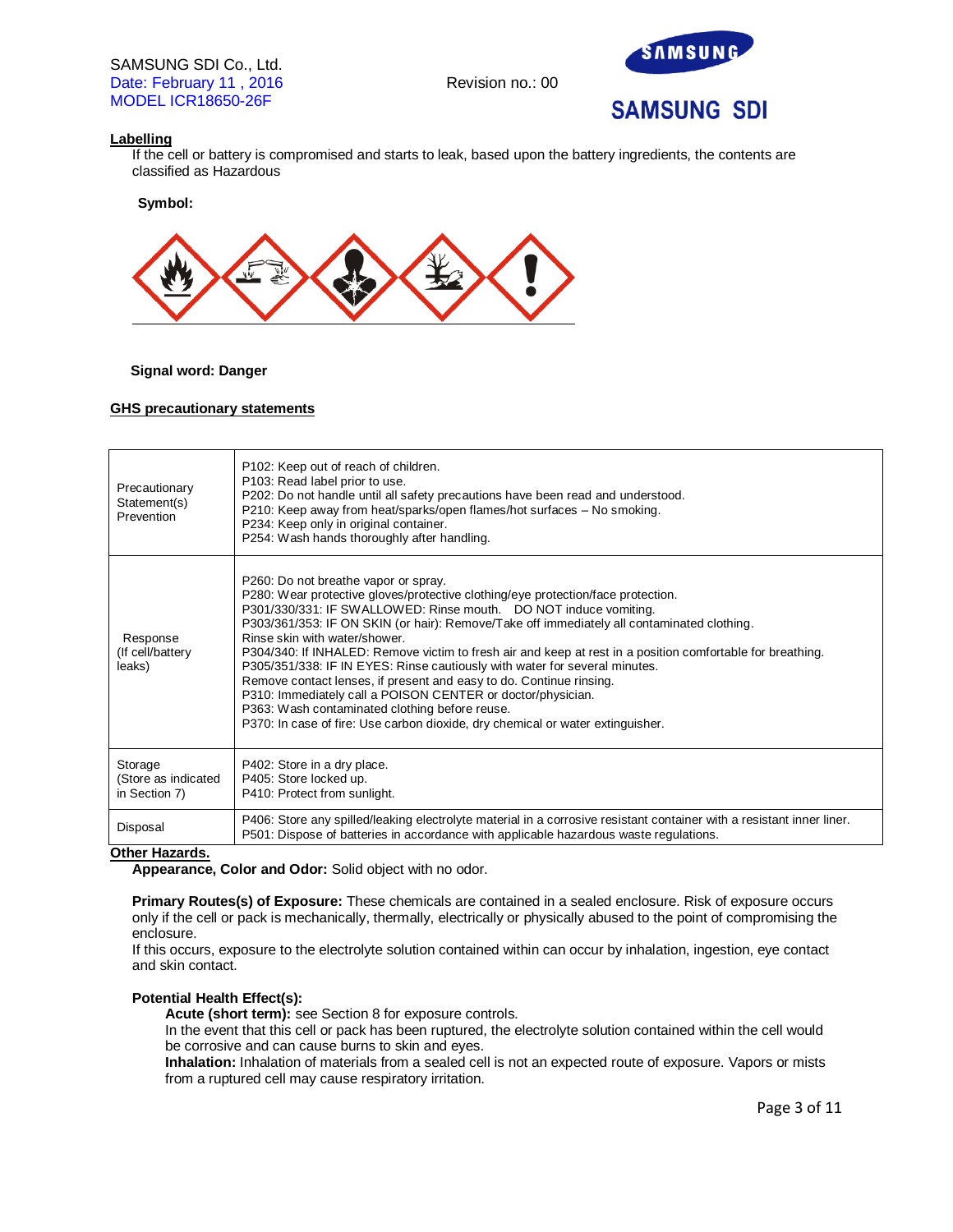

**Ingestion:** Swallowing of materials from a sealed cell is not an expected route of exposure. Swallowing the contents of an open cell can cause serious chemical burns to mouth, esophagus, and gastrointestinal tract. **Skin:** Contact between the cell and skin will not cause any harm. Skin contact with the contents of an open cell can cause severe irritation or burns to the skin.

**Eye:** Contact between the cell and the eye will not cause any harm. Eye contact with the contents of an open cell can cause severe irritation or burns to the eye.

**CHRONIC (long term):** see Section 11 for additional toxicological data.

**Interactions with other chemicals:** Immersion in high conductivity liquids may cause corrosion and breaching of the cell or battery enclosure. The electrolyte solution inside of the cells may react with alkaline (basic) materials and present a flammability hazard.

**Potential Environmental Effects**: Not Available.

## **3. Composition/information on ingredients**

## **Hazardous components**

|                        | <b>Chemical Name</b>                                                                                                   | CAS No.                               | *Mass range in cell (g/g %)      |
|------------------------|------------------------------------------------------------------------------------------------------------------------|---------------------------------------|----------------------------------|
| Electrolyte salt       | Lithium hexafluorophosphate                                                                                            | 21324-40-3                            | $0.05 - 5$                       |
| Electrolyte<br>solvent | Includes one or more of the following;<br>1,2-Propylene Carbonate<br>Carbonic acid diethyl ester<br>1,3-Dioxolan-2-one | 108-32-7<br>105-58-8<br>$96 - 49 - 1$ | $\leq 4$<br>$\leq 9$<br>$\leq 9$ |
| <b>PVDF</b>            | Ethene, 1,1-difluoro-, homopolymer                                                                                     | 24937-79-9                            | $\leq 1$                         |
| Copper                 | Copper                                                                                                                 | 7440-50-8                             | $3 - 15$                         |
| Aluminium              | Aluminium                                                                                                              | 7429-90-5                             | $2 - 10$                         |
| Cathode                | Cobalt lithium oxide, (CoLiO2)                                                                                         | 12190-79-3                            | $20 - 50$                        |
| Anode                  | Graphite                                                                                                               | 7782-42-5                             | $10 - 30$                        |
| <b>Nickel</b>          | <b>Nickel</b>                                                                                                          | 7440-02-0                             | $\leq 1$                         |

Because of the cell structure the dangerous ingredients will not be available if used properly. During charge process a lithium graphite intercalation phase is formed.

## **4. First Aid Measures**

## **Description of first aid measures**

The hazardous components of this cell or battery are contained within a sealed unit. The following measures are only applicable if exposure has occurred to components when a cell or battery leaks, is exposed to high temperatures or is mechanically, electrically or physically abused/damaged. The hazardous contents are caustic alkaline electrolytes contained in cells with lithium metal oxide cathodes, graphite and carbon anodes and Polyvinylidenfluoride binders.

**Ingestion:** Have victim rinse mouth thoroughly with water. DO NOT INDUCE VOMITING. Quickly transport victim to an emergency care facility.

**EYE:** If eye contact with contents of an open cell occurs, immediately flush the contaminated eye(s) with water. Quickly transport victim to an emergency care facility.

**Skin Contact:** Immediately flush with water. If irritation or pain persists, seek medical attention.

**Inhalation:** Remove the patient from exposure into fresh air, seek medical attention.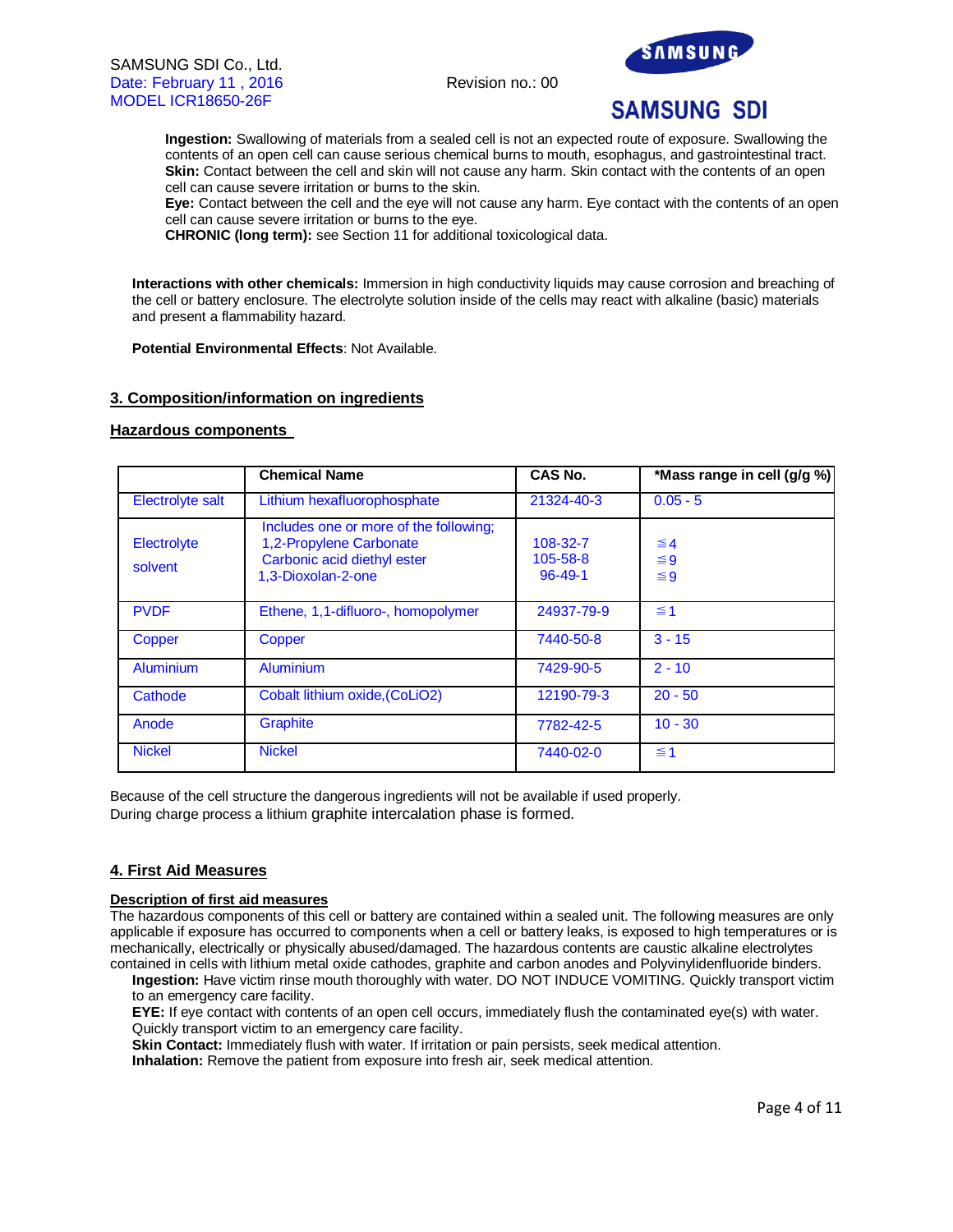

## **PROTECTION FOR FIRST**

**AIDERS:** Do not enter corrosive vapor contaminated areas without a respirator or Self Contained Breathing Apparatus. Wear adequate personal protective equipment as indicated in Section 8.

**FIRST AID FACILITIES:** Eye wash bottle, fountain, safety showers or at least a source of running water are required in the area where the product is used.

## **Most important symptoms & effects, acute & delayed, caused by exposure:**

**ACUTE:** The contents of the battery are rated as corrosive. Ingestion of the electrolyte could lead to severe gastrointestinal tract irritation with nausea, vomiting and potentially burns. Inhalation of vapors may lead to severe irritation of the mouth and upper respiratory tract with a burning sensation, pain, burns and inflammation in the nose and throat; there may also be coughing or difficulty breathing. Eye contact may lead to severe eye irritation or in worst case scenario irreversible damage and possible eye burns. Skin contact may lead to irritation and possible skin burns.

**CHRONIC:** Skin contact may aggravate/exacerbate existing skin conditions, such as dermatitis. Chronic inhalation may lead to the same symptoms as listed for acute inhalation above.

#### **Indication of any immediate medical attention and special treatment needed**

**ADVICE TO DOCTOR:** Treat symptomatically if the person comes into contact with the corrosive electrolyte liquid contents of a damaged battery.

## **5. Fire Fighting Measures**

## **Suitable extinguishing media**

Cold water and dry powder in large amount are applicable. Use metal fire extinction powder or dry sand if only few cells are involved.

## **Special hazards arising from the chemical**

May form hydrofluoric acid if electrolyte comes into contact with water. In case of fire, the formation of the following flue gases cannot be excluded: Hydrogen fluoride (HF), Carbon monoxide and carbon dioxide.

## **Protective equipment and precautions for firefighters**

Wear self-contained breathing apparatus and protective suit.

## **Additional information**

If possible, remove cell(s) from fire fighting area. If heated above 125°C, cell(s) can explode/vent. Cell is not flammable but internal organic material will burn if the cell is incinerated.

## **6. Accidental Release Measures**

## **Personal precautions, protective equipment and emergency procedures:**

As an immediate precautionary measure, isolate spill or leak area for at least 25 meters (75 feet) in all directions. Keep unauthorized personnel away. Stay upwind. Keep out of low areas. Ventilate closed areas before entering. Wear adequate personal protective equipment as indicated in Section 8.

## **Environmental precautions**

Absorb spilled material with non-reactive absorbent such as vermiculite, clay or earth. Prevent from migration into soil, sewers and natural waterways – inform local authorities if this occurs.

#### **Methods and material for containment and cleaning up**

Evacuate spill area immediately and remove sources of ignition. Do NOT touch spilled material. Cleanup personnel must be trained in the safe handling of this product. Spills may be absorbed on non-reactive absorbents such as vermiculite. Place cells or batteries into individual plastic bags and then place into appropriate containers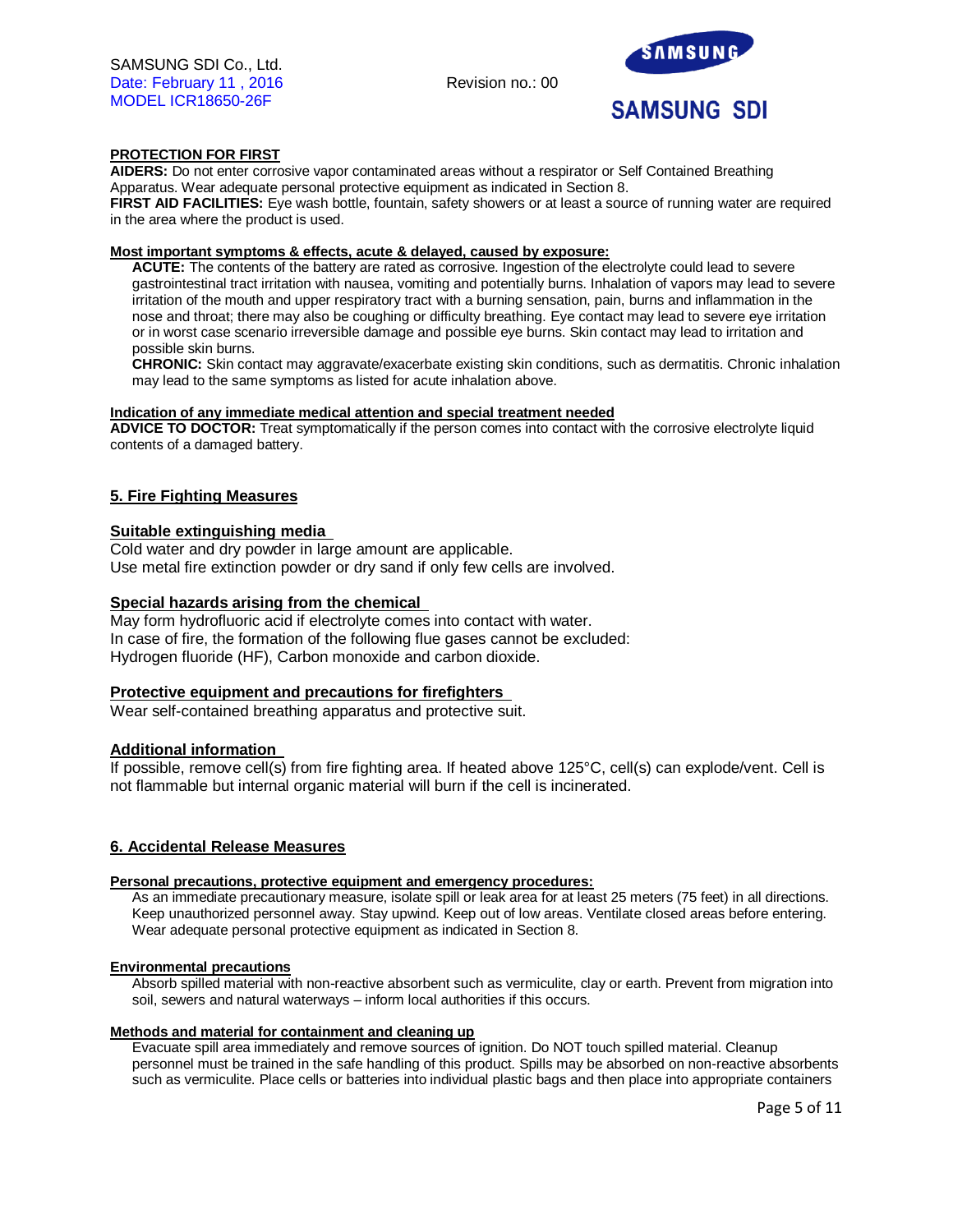



and close tightly for disposal. Ensure that cleanup procedures do not expose spilled material to any moisture. Immediately transport closed containers outside. Lined steel drums are suitable for storage of damaged cells or batteries until proper disposal can be arranged.

## **7. Handling and Storage**

#### **Precaution for Handling**

Avoid short circuiting the cell. Avoid mechanical damage of the cell. Do not open or disassemble. Advice on protection against fire and explosion Keep away from open flames, hot surfaces and sources of ignition.

#### **Condition for storage**

Storage at room temperature (approx. 20°C) at approx. 20~60% of the nominal capacity (OCV approx. 3.6 - 3.9 V/cell). Keep in closed original container.

## **8. Exposure controls/personal protection Exposure limit values Exposure limits**

#### **Exposure Control Measures**

**Exposure Limit Values:** Airborne exposures to hazardous substances are not expected when the cells or batteries are used for their intended purposes. Exposure standards are not applicable to the sealed articles. **Biological Monitoring:** Not applicable.

**Control Banding:** Not applicable.

**Recommended monitoring procedures**: Follow standard monitoring procedures.

**Derived no-effect level (DNEL):** Not applicable.

**Derived minimal effect level (DMEL):** Not applicable.

**Predicted no-effect concentrations (PNECs):** Not applicable.

#### **Engineering Controls**

**Engineering Controls:** Special ventilation is not required when using these products in normal use scenarios.Ventilation is required if there is leakage from the cell or battery.

## **Individual Protection Measures**

**Eye and Face protection:** Eye protection is not required when handling cells or batteries during normal use.Wear safety glasses/goggles if handling a leaking or ruptured cell or battery.

**Skin (Hand) protection:** Hand protection is not required when handling the cell or battery during normal use.PVC gloves are recommended when dealing with a leaking or ruptured cell or battery.

**Skin (clothing) protection:** Skin protection is not required when handling the cell or battery during normal use. Wear long sleeved clothing to avoid skin contact if handling a leaking or ruptured cell or battery. Soiled clothing should be washed with detergent prior to re-use.

**Respiratory protection:** During routine operation, a respirator is not required. However, if dealing with an electrolyte leakage and irritating vapors are generated, an approved half face inorganic vapor and gas/acid/particulate respirator is required.

**Thermal Protection:** Not applicable.

**Other Protective Equipment:** Have a safety shower or eye wash station readily available

. **Hygiene Measures:** Do not eat, drink or smoke in work areas. Avoid storing food, drink or tobacco near the product. Practice and maintain good housekeeping.

**Environmental exposure controls:** Avoid release to the environment.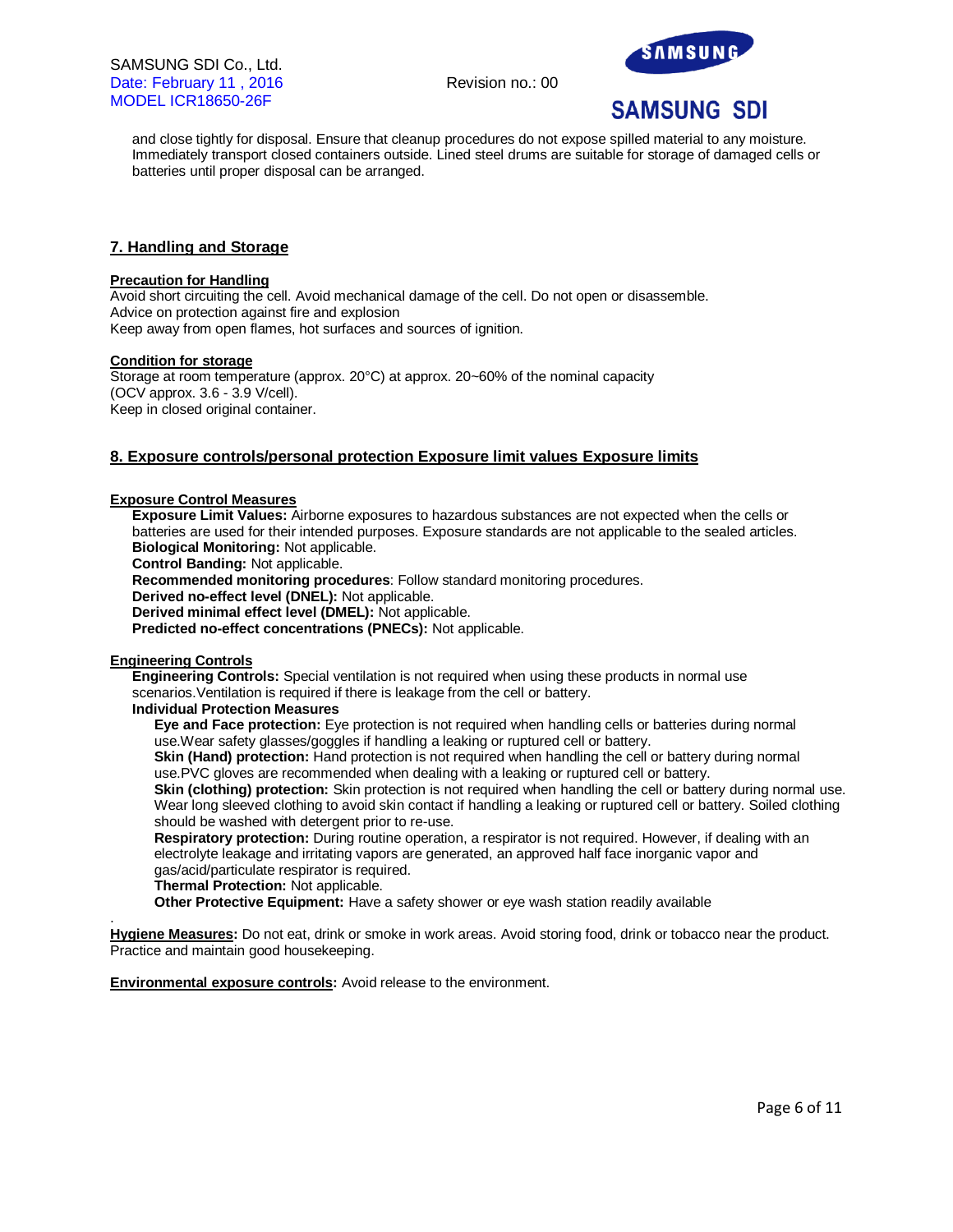## SAMSUNG SDI Co., Ltd. Date: February 11, 2016 Revision no.: 00 MODEL ICR18650-26F



## **SAMSUNG SDI**

| <b>Respiratory Protection</b>                                       | <b>Hand Protection</b>                                                     | <b>Eye Protection</b>                                                                      | <b>Other</b>                                                                            |
|---------------------------------------------------------------------|----------------------------------------------------------------------------|--------------------------------------------------------------------------------------------|-----------------------------------------------------------------------------------------|
|                                                                     |                                                                            |                                                                                            |                                                                                         |
| In all fire situations, use self-<br>contained breathing apparatus. | In the event of leaking or<br>ruptured cells or batteries, wear<br>gloves. | Safety glasses are<br>recommended in case of<br>leaking or ruptured cells or<br>batteries. | In the event of leaking or<br>ruptured cells or batteries, wear<br>protective clothing. |

## **9. Physical and Chemical Properties**

## **Appearance**

| physical state,: | Solid    |
|------------------|----------|
| Color:           | Various  |
| Odor:            | Odorless |

## **Important health, safety and environmental information**

| Test method             |           |
|-------------------------|-----------|
| pHValue:                | n.a.      |
| Flash point:            | n.a       |
| Lower explosion limits: | n.a.      |
| Vapour pressure:        | n.a.      |
| Density:                | n.a.      |
| Water solubility:       | Insoluble |
| Ignition temperature:   | n.a.      |
|                         |           |

## **10. Stability and Reactivity**

## **Stability**

**Stable** 

## **Conditions to avoid**

Keep away from open flames, hot surfaces and sources of ignition. Do not puncture, crush or incinerate.

#### **Materials to avoid**

No materials to be especially mentioned.

## **Hazardous decomposition products**

In case of open cells, there is the possibility of hydrofluoric acid and carbon monoxide release.

## **Possibility of Hazardous Reactions**

Will not occur

## **Additional information**

No decomposition if stored and applied as directed.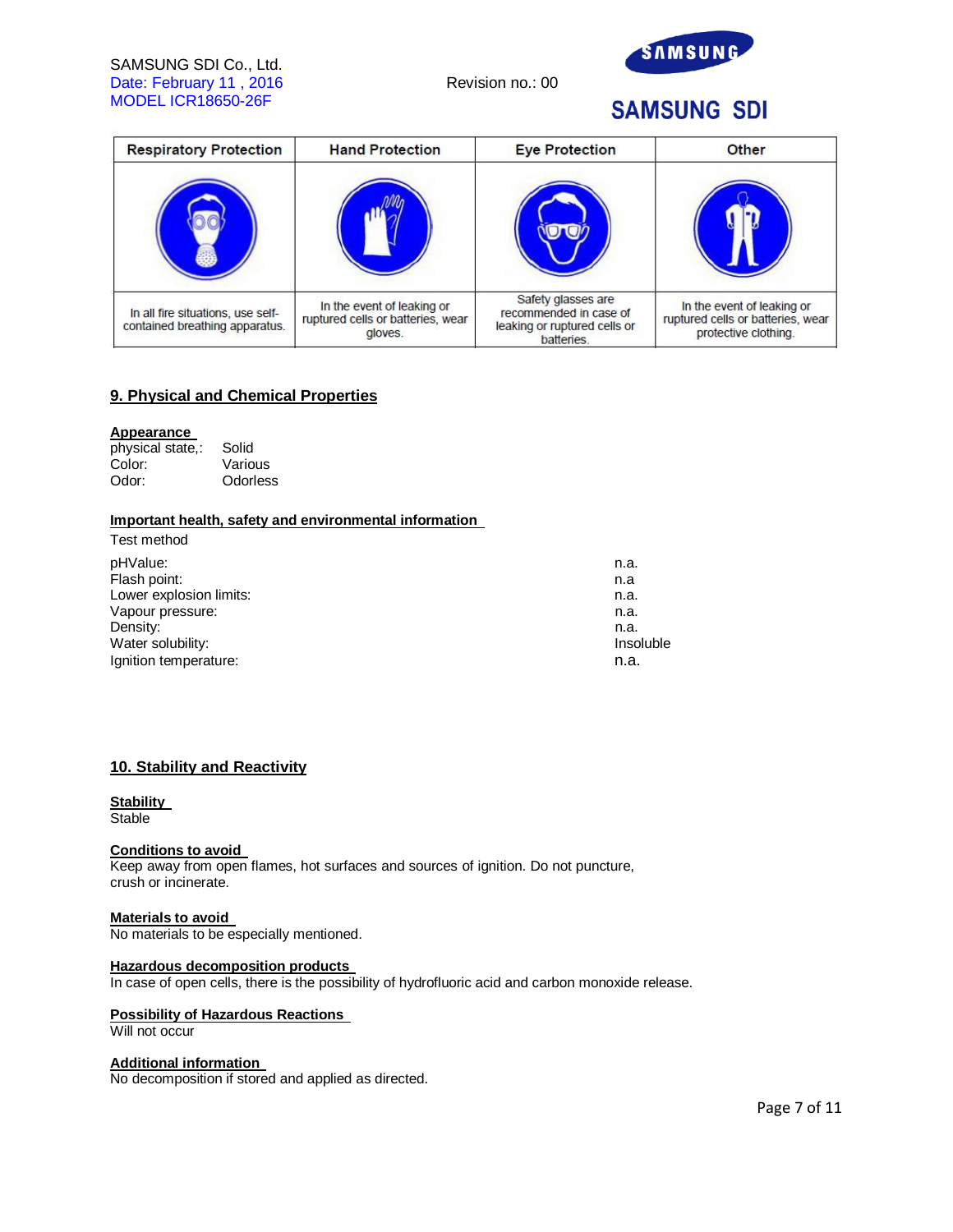

## **11. Toxicological Information**

## **Information on toxicological effects:**

The hazardous components of the cell or battery are contained within a sealed unit. Under recommended use conditions, the electrode materials and liquid electrolyte are non-reactive provided that the cell or battery integrity remains and the seals remain intact. The potential for exposure should not exist unless the battery leaks, is exposed to high temperature or is mechanically, electrically or physically abused/damaged. **The following toxicology data is in respect to if a person comes into contact with the electrolyte.**

## **Acute Toxicity:**

**Swallowed:** The electrolyte contained within the cell or battery is a corrosive liquid. Ingestion of this electrolyte would be harmful. Swallowing may result in nausea, vomiting, diarrhea, abdominal pain and chemical burns to the gastrointestinal tract. During normal usage ingestion should not be a means of exposure.

**Eye:** The electrolyte contained within the cell or battery is a corrosive liquid and it is expected that it would cause irreversible damage to the eyes. Contact may cause corneal burns. Effects may be slow to heal after eye contact. Correct handling procedures incorporating appropriate eye protection should minimize the risk of eye irritation. **Skin:** The electrolyte contained within the cell or battery is a corrosive liquid and it is expected that it would cause skin burns or severe irritation to the skin if not washed off immediately. Correct handling procedures should minimize the risk of skin irritation. People with pre-existing skin conditions, such as dermatitis, should take extreme care so as not to exacerbate the condition.

**Inhaled:** Inhalation of vapors from a leaking cell or battery is expected to cause severe irritation of the mouth and upper respiratory tract with a burning sensation, pain, burns and inflammation in the nose and throat; there may also be coughing or difficulty breathing.

**Skin Corrosion/Irritation:** The electrolyte contained within the cell or battery is classified as a corrosive liquid and is expected to exhibit Dermal Corrosivity/Irritation.

**Serious Eye Damage/Irritation:** The electrolyte contained within the cell or battery is classified as a corrosive liquid and is expected to exhibit serious Damage/Corrosivity.

**Respiratory or Skin Sensitization:** The electrolyte contained within the cell or battery is not expected to be a skin sensitizer according to OECD test 406, based on the available data and the known hazards of the components. The electrolyte contained within the battery is not expected to be a respiratory tract sensitizer, based on the available data and the known hazards of the components.

**Germ Cell Mutagenicity:** The electrolyte contained within the cell or battery is not expected to be mutagenic according to test such as OECD tests 471, 475, 476, 478 and 479, based on the available data and the known hazards of the components.

**Carcinogenicity:** The electrolyte contained within the cell or battery is not expected to be a carcinogen. The cathode contains Cobalt and Nickel components. These components are classified as IARC 2B – possibly carcinogenic to humans, however they do not pose a threat when contained in the cell or battery sealed unit.

**Reproductive Toxicity:** The electrolyte contained within the cell or battery is not expected to be a reproductive hazard according to test such as OECD tests 414 and 421, based on the available data and the known hazards of the components.

**Specific Target Organ Toxicity (STOT) – Single Exposure:** The electrolyte contained within the cell or battery is corrosive and is expect to cause respiratory irritation by inhalation. Inhalation of vapors may lead to severe irritation of the mouth and upper respiratory tract with a burning sensation, pain, burns and inflammation in the nose and throat; there may also be coughing or difficulty breathing.

**Specific Target Organ Toxicity (STOT) – Repeated Exposure:** The cells or batteries are not expected to cause organ damage from prolonged or repeated exposure according to tests such as OECD tests 410 and 412, based on the available data and the known hazards of the components.

**Aspiration Hazard:** The cells or batteries are not classified as an aspiration hazard, based on the available data and the known hazards of the components. However, due to the corrosive nature of the product if swallowed, do NOT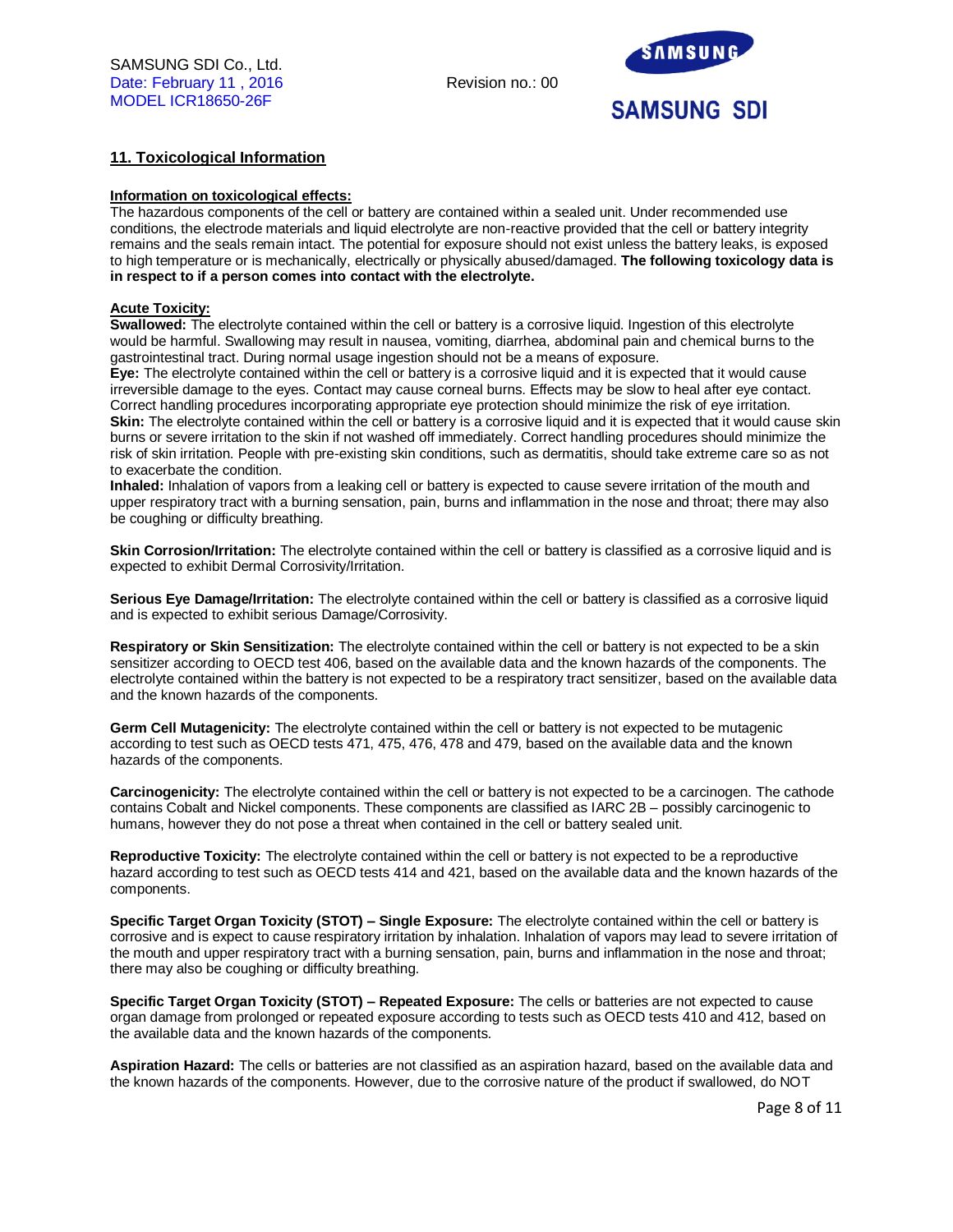SAMSUNG SDI Co., Ltd. Date: February 11, 2016 Revision no.: 00 MODEL ICR18650-26F



# **SAMSUNG SDI**

induce vomiting. If vomiting has occurred after ingestion the person should be observed to ensure that aspiration into the lungs has not occurred and assessed for chemical burns to the gastrointestinal and respiratory tracts.

## **12. Ecological Information**

## **Further information**

Ecological injuries are not known or expected under normal use. Do not flush into surface water or sanitary sewer system.

## **13. Disposal Considerations**

#### **Advice on disposal**

For recycling consult manufacturer.

## **Contaminated packaging**

Disposal in accordance with local regulations.

## **14. Transport Information**

With regard to transport, the following regulations are cited and considered:

- UN No. 3480
- UN proper shipping name: Lithium Ion Batteries.
- Transport hazard class : 9
- The International Civil Aviation Organization (ICAO) Technical Instructions, Packing Instruction 965, Section ⅠB or Ⅱ(2016-2017 Edition)
- The International Air Transport Association (IATA) Dangerous Goods Regulations, Packing Instruction 965, Section  $I$  B or  $II(57<sup>th</sup>$  Edition, 2016)
- The International Maritime Dangerous Goods (IMDG) (2014 Edition)
- Code [Special provision 188, 230]
- US Hazardous Materials Regulations 49 CFR(Code of Federal Regulations) Sections 173.185 Lithium batteries and cells,
- The UN Recommendations on the Transport of Dangerous Goods, Manual of Tests and Criteria 38.3 Lithium batteries, Revision 3, Amendment 1 or any subsequent revision and amendment applicable at the date of the type (latest version is Revision 6)

If those lithium-ion batteries are packed with or contained in an equipment, then it is the responsibility of the shipper to ensure that the consignment are packed in compliance to the latest edition of the IATA Dangerous Goods Regulations section **II** of either Packing Instruction 966 or 967 in order for that consignment to be declared as NOT RESTRICTED (non-hazardous/non-Dangerous). If those lithium-ion batteries are packed with or contained in an equipment, UN No. is UN3481

Our products are properly classified, described, packaged, marked, and labeled, and are in proper condition for transportation according to all the applicable international and national governmental regulations, not limited to the above mentioned. We further certify that the enclosed products have been tested and fulfilled the requirements and conditions in accordance with UN Recommendations (T1 – T8) on the Transport of Dangerous Goods Model Regulations and the Manual of Testes and Criteria.

## **Manual of Test and Criteria (38.3 Lithium batteries) Test Results Remark** No **Test item** T1 Altitude Simulation **Pass** T2 Thermal Test Pass Pass<br>T3 Vibration Pass Pass Vibration T4 Shock Pass T5 | External Short Circuit | Pass

#### **Test results of the UN Recommendation on the Transport of Dangerous Goods**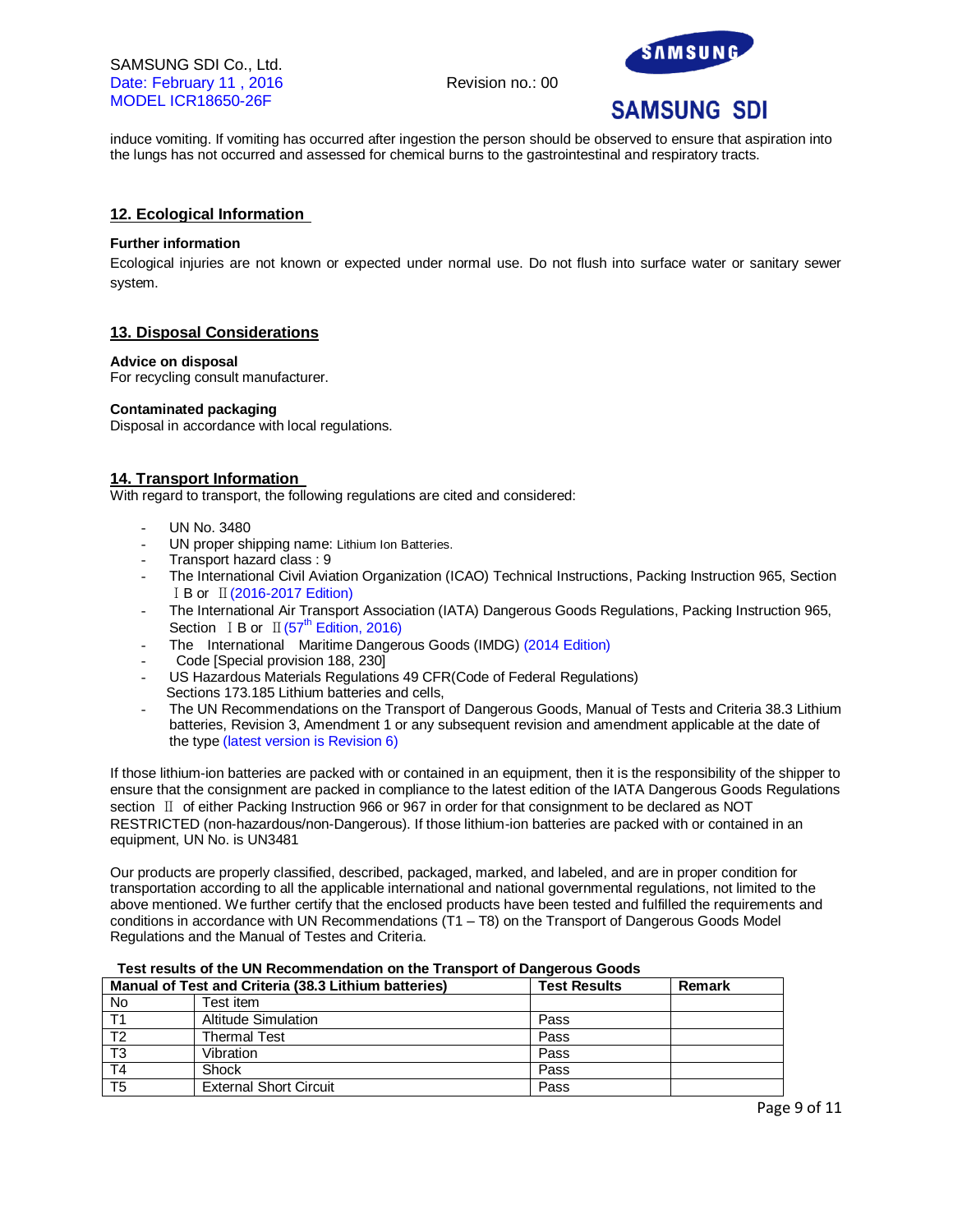



| T6 | Impact/Crush     | Pass |                                             |
|----|------------------|------|---------------------------------------------|
|    | Overcharge       | Pass | For pack and<br>single cell<br>battery only |
| T8 | Forced Discharge | Pass |                                             |

## **15. Regulatory Information**

## **Canadian Federal Regulations:**

These products have been classified in accordance with the hazard criteria of the Controlled Products Regulations and the SDS contains all the information required by the Controlled Products Regulations.

**WHMIS Classification:** Not Controlled, manufactured article.

**New Substance Notification Regulations:** Lithium hexafluorophosphate is listed on the Non-Domestic Substance List (NDSL). All other ingredients in the product are listed, as required, on Canada's Domestic Substances List (DSL).

**National Pollutant Release Inventory (NPRI) Substances:** These products do not contain any NPRI chemicals.

#### **United States Federal and State Regulations:**

**TSCA Status:** All ingredients in these products are listed on the TSCA inventory. **OSHA:** These products producted meet criteria as per Part 1910.1200, manufactured article. **SARA EPA Title III:** None. **Sec. 302/304:** None. **Sec. 311/312:** None. **Sec. 313:** None. **CERCLA RQ:** None.

## **Australia and New Zealand**

**SUSMP:** Not applicable **AICS:** All ingredients are on the AICS list. **HSNO Approval number:** Not applicable **HSNO Group Title:** Not applicable **NOHSC:10008 Risk Phrases:** R34 - Causes Burns. **NOHSC:1008 Safety Phrases:** S1 – Keep locked up. S2 – Keep out of reach of children.

S23 – Do not breathe vapor.

S24/25 – Avoid contact with skin and eyes.

S26 – In case of contact with eyes, rinse immediately with plenty of water and seek medical advice.

S27/28 – After contact with skin, take off immediately all contaminated clothing and wash immediately with plenty of water.

S36/37/39 – Wear suitable protective clothing, gloves and eye/face protection.

S56 – Dispose of this material and its container at hazardous waste or special waste collection point.

S62 – If swallowed, DO NOT induce vomiting: seek medical advice immediately and show this container or label.

S64 – If swallowed, rinse mouth with water (Only if the person is conscious).

#### **EC Classification for the Substance/Preparation:**

These products are not classified as hazardous according to Regulation (EC) No. 1272/2008. Keep out of the reach of children.

## **EU Restrictions on use:**

Regulation (EC) No. 1907/2006, REACH Annex XVII Substances subject to restriction on marketing and use as amended: Aluminium (CAS 7429-90-5)

## **Other EU Regulations**

This Safety Data Sheet complies with the requirements of Regulation (EC) No. 1907/2006.

#### **Japanese Regulations**

Japanese Industrial Standards (JIS) JIS Z 7253:2012 Waste disposal and public cleaning law